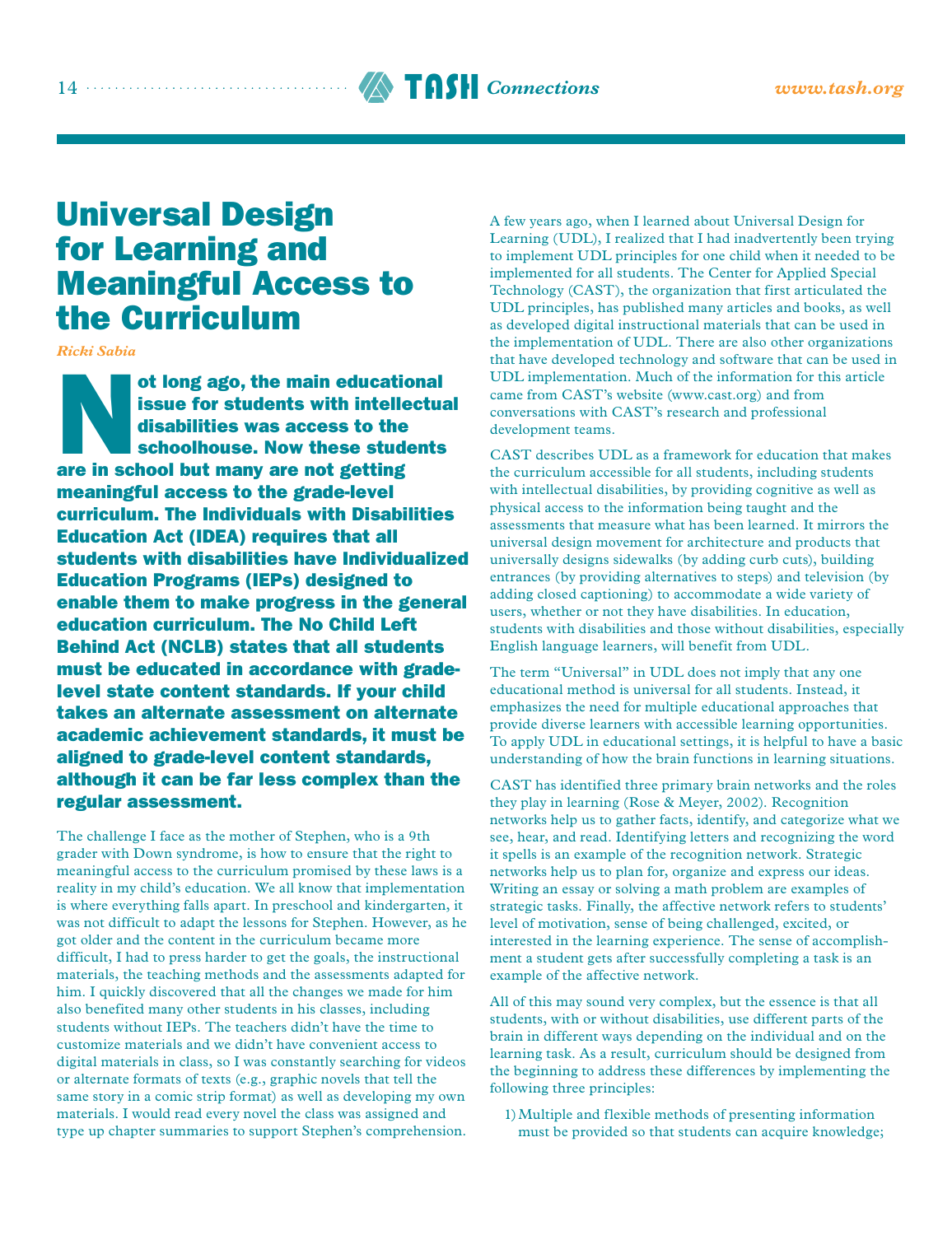## *[www.tash.org](http://www.tash.org) May/June 2008* 15

- 2)Multiple and flexible means of expression must be provided so that students can show what they have learned; and 3)Multiple and flexible options for engagement must be
- provided to maintain motivation for learning.

A common question is how does UDL relate to differentiated instruction? UDL supports differentiated instruction by providing the means to differentiate based on the three brain networks. It also helps teachers understand how to differentiate using a combination of traditional and digital materials. One distinction is that differentiated instruction is often used to address teaching methods but not goals, instructional materials and assessments. To fully implement UDL, all four aspects of curriculum design and delivery must be addressed. It is the district or the State Department of Education that determines the goals, materials and assessments for the curriculum. If these were selected or developed in accordance with the principles of UDL, teachers would be better able to properly differentiate instruction.

the student would have difficulties with an oral presentation because of a disability or even anxiety or shyness, he or she can use other ways to demonstrate mastery and share information with the class. A PowerPoint is one example of a way to present information even if the student is non-verbal. If the student is verbal, other non-graded opportunities can be used to help the student feel more comfortable about speaking in public.

The WWII example mentions "key facts." Although a single list of facts to be mastered was not incorporated in the goal, the district or state's curriculum guide should allow for differentiation by providing a list of core and essential facts that all students must know, a list of additional facts that some students should be expected to know and a list of facts that a few students are expected to learn for enrichment. Grading can be adjusted accordingly. The curriculum guide may also provide more modified lists of goals for students who are not working towards a regular diploma.

In the case of students with IEPs, additional individualization may still be necessary. However, the work for teachers, paraeducators and parents would be greatly reduced because the curriculum would already be designed to

The best way to explain how UDL works is to contrast the traditional and UDL approaches to the four components of curriculum: goals, instructional materials, teaching methods and assessments.

When discussing goals, it is important to distinguish between instructional goals and IEP goals. Instructional goals focus on grade-level content, whereas IEP goals focus on the skills needed to acquire the content knowledge. IEP goals,

recognize individual differences and many accommodations would be built-in for all the students. This is a critically important aspect of UDL — it recognizes that ALL students learn differently. Therefore, students with disabilities do not have to feel that they are the only ones with learning differences.

The best way to explain how UDL works is to contrast the traditional and UDL approaches to the four components of curriculum: goals, instructional materials, teaching methods and assessments. The descriptions of these four components and some examples come from the CAST website, but many of the examples reflect strategies I have asked teachers to use in order to implement UDL principles in my son's classrooms.

#### *Goals*

Traditional instructional goals often specify the means by which they are to be achieved. For example: *students will read one on-line source and two books on these ten points about World War II and then will do an oral presentation to the class.* When stated this way, some students will not be able to achieve this goal.

A UDL goal would leave the means to achievement open-ended. For example: *students will learn key facts about WWII and will demonstrate their mastery of this information.* Writing the goal in this way, offers students the opportunity to demonstrate what they have learned. If a student has trouble decoding he or she may skip the print books and use on-line sources with a text to speech program so the student can hear the text read aloud. If

even very functional goals, can be met while working on instructional goals. For example, advancing the slides on the PowerPoint presentation can address an IEP goal for using technology to support communication.

#### *Instructional Materials*

Traditional materials are generally textbooks and other printed materials. A UDL approach would be to use digital versions of these materials as well videos, audiotapes, graphic novels and other media to meet the different learning needs in a class. One major advantage of digital text is that it is highly customizable. For example, font size and background color can be adjusted to improve contrast; portions can be copied into another document to create a simplified summary; a text to speech feature can be used to help with decoding and comprehension questions can be added—there are limitless possibilities. Many textbooks already come with electronic versions on CDs. In addition, software like Kurzweil 3000 can be used to scan the printed text and create digital versions of books and other instructional materials. There are also other very innovative uses of digital text, that provide information at different levels with built-in comprehension supports. Products based on CAST's work, as well as free tools for creating your own UDL based lessons and materials can be found at [www.cast.org/products/index.html.](http://www.cast.org/products/index.html)

Unfortunately, until UDL is fully adopted and implemented the onus is on the parents to make requests (e.g., digital text) through the IEP process. An increased use of digital materials will require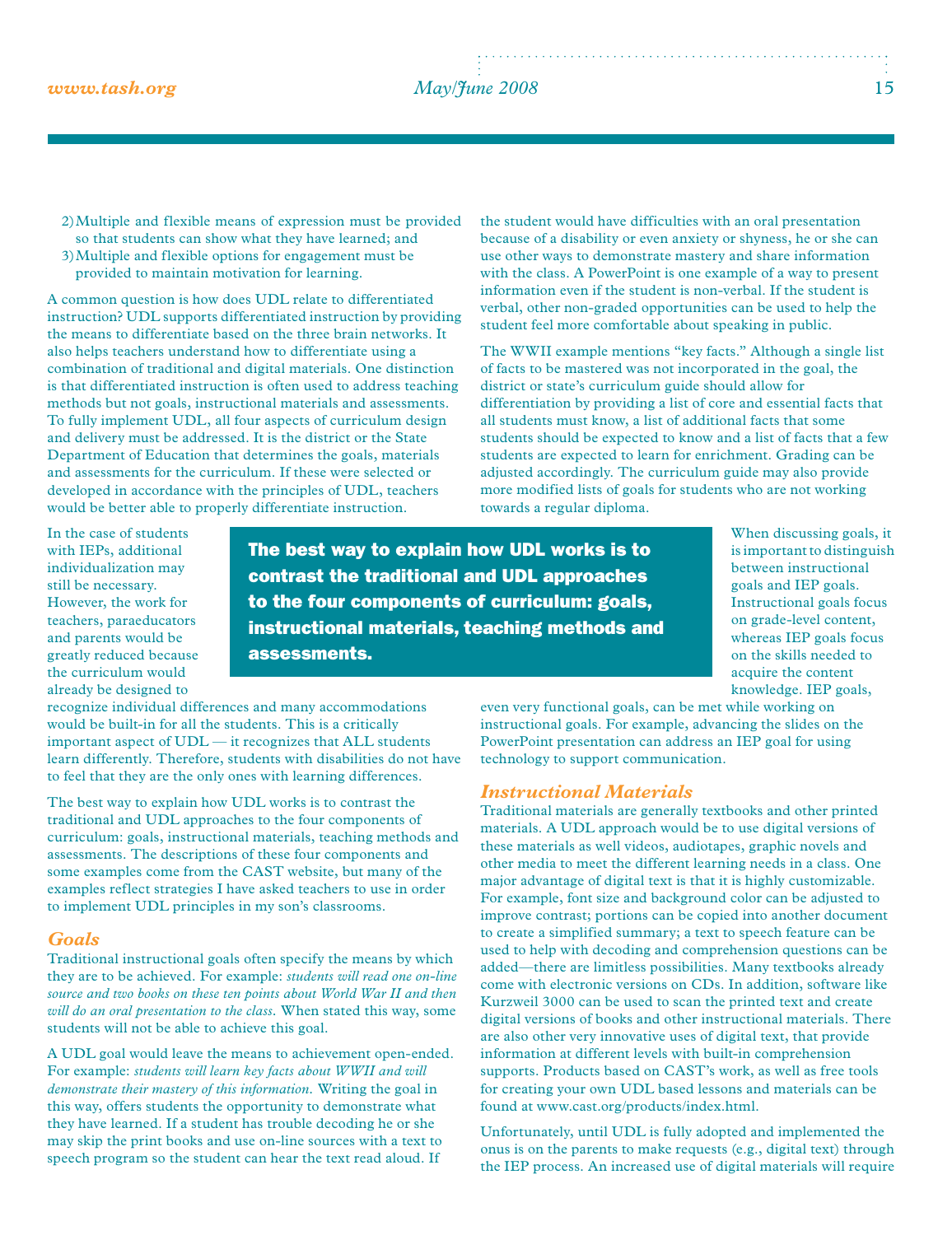

a paradigm shift in terms of how technology is used in most schools so that more technology is brought into the classroom. This is the perfect time for such a shift since most districts are developing technology initiatives to prepare students for employment in the 21st century. Parents and educators need to advocate for technology initiatives that consider the principles of UDL. Teachers, paraeducators and parents will have to spend less time adapting instructional materials when UDL is implemented.

#### *Teaching Methods*

A traditional approach to teaching often involves lecture-style presentation of information. Students are often divided into work groups based on their ability level (homogenous groupings).

A UDL approach would involve multiple means of presenting information to address the various ways students acquire knowledge and to keep the students engaged. For example, the lesson could include a short video clip and other visual representations of the concept. In addition, the class could view information from websites on a large computer screen and books on the topic (that are appropriate for students at different reading levels) can be in the classroom as resource materials. In addition, small work groups could mix students with different ability levels (heterogeneous grouping) to take advantage of complementary skills. A meaningful role for every child can always be developed. A child might be the media specialist for the group. He or she could go to the media center and ask for help to find the right materials. If a child is non-verbal, he or she could use augmentative communication or bring a request written by the group. The school's media specialist could then show the child how to find materials on a particular topic. This role offers a way to work on IEP goals about communication and independence and how to use resources like the library. The curriculum guide or staff development trainings could offer suggestions to teachers on how to maximize the participation of all students in the class activities.

#### *Assessments*

Traditional assessments often come from chapter tests provided by the textbook company. One problem with chapter tests is that they may not be fully aligned to the instructional goals, thereby failing to accurately assess the curriculum targets. A second problem is that the design may present a barrier for some students to demonstrate their knowledge. For example, word choices in the development of a test could help or hinder a student from answering the question. Consider the phrasing of the following question: "Who assassinated Abraham Lincoln?" The term assassination may be unfamiliar to some students. Unless assassination is a vocabulary word that the student is expected to know, simpler language such as "Who killed Abraham Lincoln?" may promote better demonstration of the knowledge being tested.

The UDL approach to testing ensures that the assessments are aligned to the goals and provide mechanisms for eliminating barriers. Also, assessment design should consider alternate means of delivery (e.g., oral tests or an un-timed session),

modification of assessment content (e.g., less complex questions on less material) and/or different question format (e.g., matching columns, fill-in-blank with or without word bank).

To improve assessment options available to students, districts should request that textbook companies publish a few alternate versions of the chapter tests or the districts should develop these alternate versions and provide them to the teachers.

Another option is to use online assessments which allows for customization. Online assessments offer numerous advantages. For example, if the student has trouble reading, he or she could listen to the questions and answer choices using a text to speech program (as long as decoding is not being tested) or could increase the font or limit the number of questions that appear at one time. The student could also click on definitions of words to ensure comprehension of the questions and answer choices (as long as they are not vocabulary words that are being tested). In the example above, the student could click on "assassinate" and find out it means "to kill." The definition can also be given in another language for English language learners. This approach helps the student to understand the question and reinforces a word that was used in class but is not being tested.

The universal design of goals, instructional materials, teaching methods and assessments has tremendous potential to improve the instruction and assessment of all children, but it is especially important for students with disabilities. It provides a framework that helps parents and educators understand how these students, including students with intellectual disabilities, can meaningfully participate in the grade level curriculum. Turning this vision into a reality is one of the goals in the legislative agenda developed by the National Down Syndrome Society (NDSS) National Governmental Affairs Committee. (NDSS National Legislative and Policy Priorities, July 2006)

At the federal level NDSS is spearheading the National UDL Taskforce, which includes TASH and many other national disability and general education organizations. This taskforce is advocating for UDL language in the NCLB reauthorization bill and is working with the U.S. Department of Education to increase the dissemination of information about UDL. All the organizations in the coalition, which represent stakeholders such as parents, teachers, related service providers, principals, and school boards are also disseminating this information to their members. In addition, the taskforce recommended UDL language for the reauthorization of the Higher Education Act. This language would address the need for teaching colleges to prepare special and general educators to use UDL teaching methods in K–12 and would also address the need for higher education faculty to use UDL in their courses. The website for the taskforce, www. [udl4allstudents.com, contains a full list of the members as well](http://www.udl4allstudents.com) as UDL resources and recommended legislative language.

If you agree that the implementation of UDL is necessary to provide meaningful access to the curriculum to ALL students,

*Universal Design for Learning continued on page 21*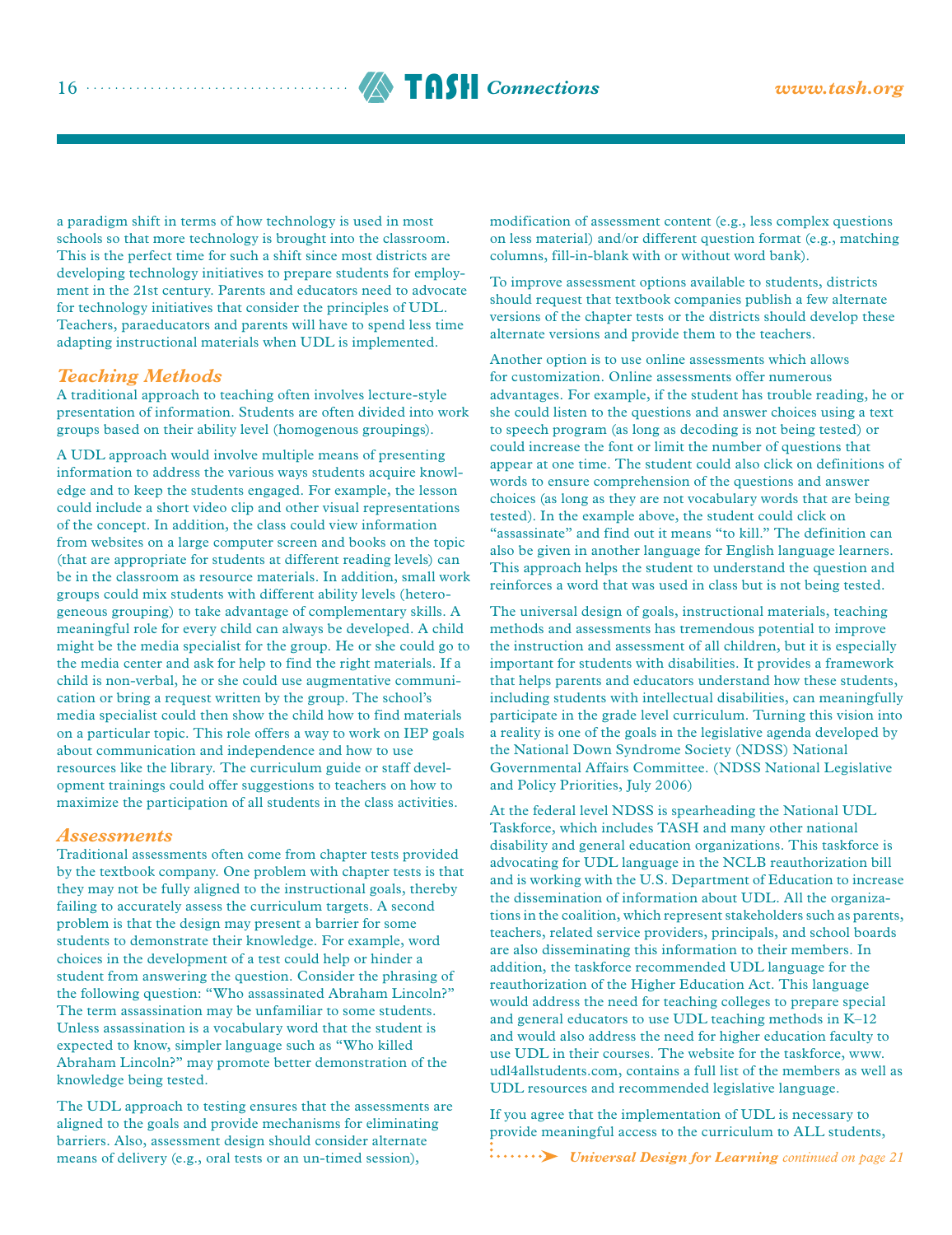#### *www.tash.org May/June 2008* 21

you can help the National UDL Taskforce advocate by sharing your experiences and the need for these changes with your local and State school boards, your State Department of Education and your legislators on the State and Federal levels. For more information about the Center for Applied Special Technology (CAST), visit www.cast.org or the National UDL Task Force at www.udl4allstudents.org.

*Universal Design for Learning from page 16 Ricki Sabia is a parent, and the Associate Director of the National Down Syndrome Society Policy Center. For more information about this article or about the NDSS, contact Ricki at rsabia@ndss.org*

> *References* . . . . . . . . . . . . . . .  $\cdots$ **Rose, D.H. & Meyer, A.** (2002). *Teaching Every Student in the Digital Age.*  Alexandria, VA: ASCD; http://www.cast.org/publications/ncac/ncac\_ diffinstructudl.html

**What is Universal Design for Learning?** Retrieved on February 18, 2008 from http://www.cast.org/research/udl/

**NDSS National Legislative and Policy Priorities,** http://www1.ndss.org/index. php?option=com\_content&task=view&id=1883&Itemid=222, July 2006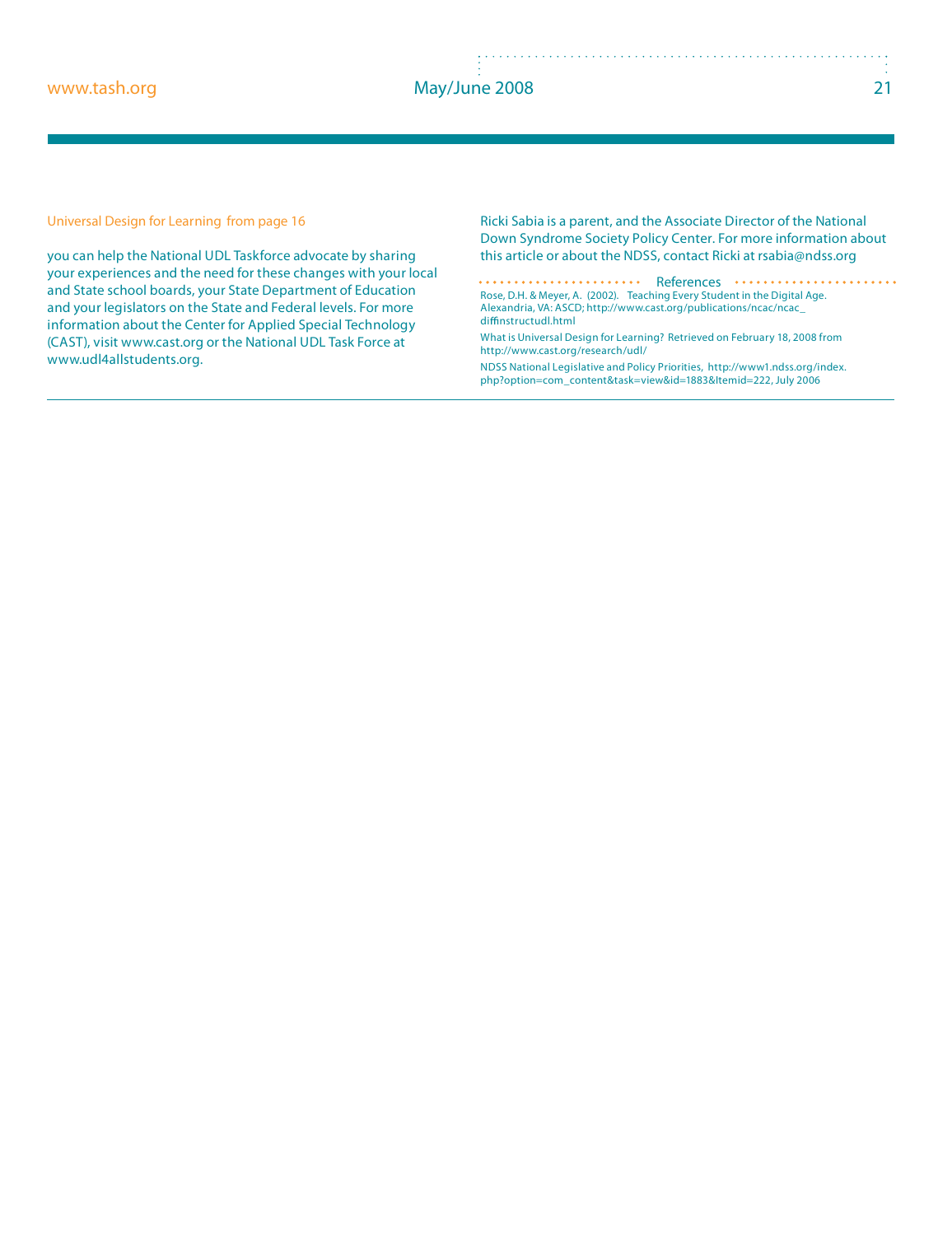

# **MEETING STUDENTS' NEEDS THROUGH SCAFFOLDING**

Lessons that involve highly complex text require a great deal of scaffolding. Many of the suggestions we make in the Meeting Students' Needs column of the NYS lessons are scaffolds—temporary instructional supports designed to help students successfully read texts that are supposedly too hard for them. **Many scaffolds are excellent for all types of learners—English Language Learners (ELLs), students with special needs and/or students who are just generally challenged by reading.** 

**Scaffolding becomes differentiation when students access or have access to scaffolding only when needed. Scaffolds that are provided to the whole class might be appropriate and necessary, but whole class scaffolds are not differentiation.** 

#### **FRONT-END SCAFFOLDING**

**Front-end scaffolding** is defined as the actions teachers take to prepare students to better understand how to access complex text before they read it. Traditionally, front-end scaffolding has included information to build greater context for the text, front-loading vocabulary, summarizing the text, and/or making predictions about what is to be read. Close analytical reading requires that teachers greatly reduce the amount of front-end scaffolding to offer students the opportunity to read independently and create meaning and questions first. It also offers students the opportunity to own their own learning and build stamina.

#### **Examples of front-end scaffolding that maintain the integrity of close reading lessons include:**

- Using learning targets to help students understand the purpose for the reading
- Providing visual cues to help students understand targets
- Identifying, bolding, and writing in the margins to define words that cannot be understood through the context of the text
- Chunking long readings into short passages, (literally distributing sections on index cards, for example), so that students see only the section they need to tackle
- Reading the passage aloud before students read independently
- Providing an audio or video recording of a teacher read-aloud that students can access when needed (such as SchoolTube, podcasts, ezPDF, or GoodReader)
- Supplying a reading calendar at the beginning of longer-term reading assignments, so that teachers in support roles (special needs, ELL, AIS) and families can plan for pacing
- Prehighlighting text for some learners so that when they reread independently, they can focus on the essential information
- Eliminating the need for students to copy information—and if something is needed (such as a definition of vocabulary), providing it on the handout or other student materials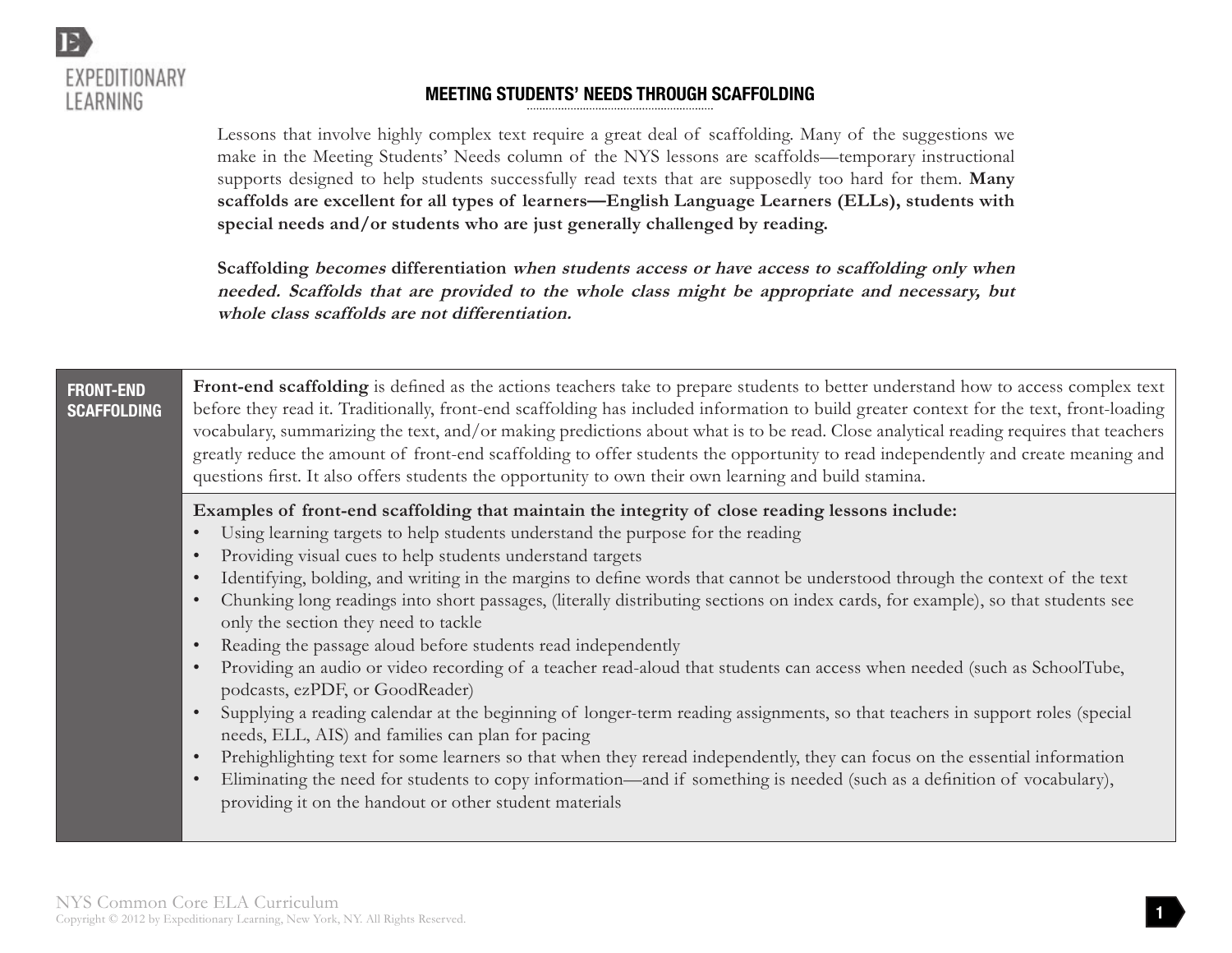

# **MEETING STUDENTS' NEEDS THROUGH SCAFFOLDING**

| <b>BACK-END</b><br><b>SCAFFOLDING</b> | Back-end scaffolding, on the other hand, is defined as what teachers plan to do after students read complex text to help deepen<br>understanding of the text. When teachers provide back-end scaffolds, they follow the "Release-Catch-Release model," allowing<br>students to grapple with hard text FIRST, and then helping students as needed.                                                                                                                                                                                                                                                                                                                                                                                                                                                                                                                                                                                                                                                                                                                                                                                                                                                                                                                                                                                                                                                                                                                                                                                                                                                                                                                                                                                                                                                                                                                                                                                                                                                                                                                                                                                                                                                                                                                                                                                                                                                                                                                                                                                                    |
|---------------------------------------|------------------------------------------------------------------------------------------------------------------------------------------------------------------------------------------------------------------------------------------------------------------------------------------------------------------------------------------------------------------------------------------------------------------------------------------------------------------------------------------------------------------------------------------------------------------------------------------------------------------------------------------------------------------------------------------------------------------------------------------------------------------------------------------------------------------------------------------------------------------------------------------------------------------------------------------------------------------------------------------------------------------------------------------------------------------------------------------------------------------------------------------------------------------------------------------------------------------------------------------------------------------------------------------------------------------------------------------------------------------------------------------------------------------------------------------------------------------------------------------------------------------------------------------------------------------------------------------------------------------------------------------------------------------------------------------------------------------------------------------------------------------------------------------------------------------------------------------------------------------------------------------------------------------------------------------------------------------------------------------------------------------------------------------------------------------------------------------------------------------------------------------------------------------------------------------------------------------------------------------------------------------------------------------------------------------------------------------------------------------------------------------------------------------------------------------------------------------------------------------------------------------------------------------------------|
|                                       | Examples of back-end scaffolds include, but are not limited to:<br>Providing "hint cards" that help students get "unstuck" so they can get the gist—these might be placed on the chalkboard tray,<br>for example, and students would take them only if they are super-stuck<br>Encouraging/enabling students to annotate the text, or-if they can't write directly on the text-providing sticky notes or<br>$\bullet$<br>placing texts inside plastic sleeves (GoodReader is an app that allows students to mark up text on an Ipad. Adobe Reader works<br>on a wide variety of electronic platforms)<br>Supplying sentence starters so all students can participate in focused discussion<br>$\bullet$<br>Placing students in heterogeneous groups to discuss the text and answer text-dependent questions<br>$\bullet$<br>Providing task cards and anchor charts so that expectations are consistently available<br>$\bullet$<br>Highlighting key words in task directions<br>$\bullet$<br>Simplifying task directions and/or create checklists from them so that students can self-monitor their progress<br>$\bullet$<br>Placing students in homogeneous groups and providing more specific, direct support to the students who need it most<br>$\bullet$<br>If special education teachers, teachers of ELLs, teaching assistants, etc. are pushed in to the ELA block, teaching in "stations"<br>so that students work in smaller groups<br>Designing question sets that build in complexity and offer students multiple opportunities to explore the answers:<br>$\bullet$<br>* Students discuss the answer with peers, then write answers independently and defend answers to the whole class.<br>* Provide time for students to draft write responses before asking for oral response.<br>Identifying and defining vocabulary that students struggled with<br>$\bullet$<br>Using CoBuild (plain language) dictionaries<br>$\bullet$<br>Providing partially completed or more structured graphic organizers to the students who need them<br>$\bullet$<br>Providing sentence or paragraph frames so students can write about what they read<br>$\bullet$<br>AFTER students have given it a shot:<br>$\bullet$<br>* Examine a model and have students compare their work to the model and then revise.<br>* Provide a teacher think-aloud about how he/she came to conclusions and have students revise based on this additional<br>analysis.<br>* Review text together as a class (smartboard or document camera) and highlight the evidence. |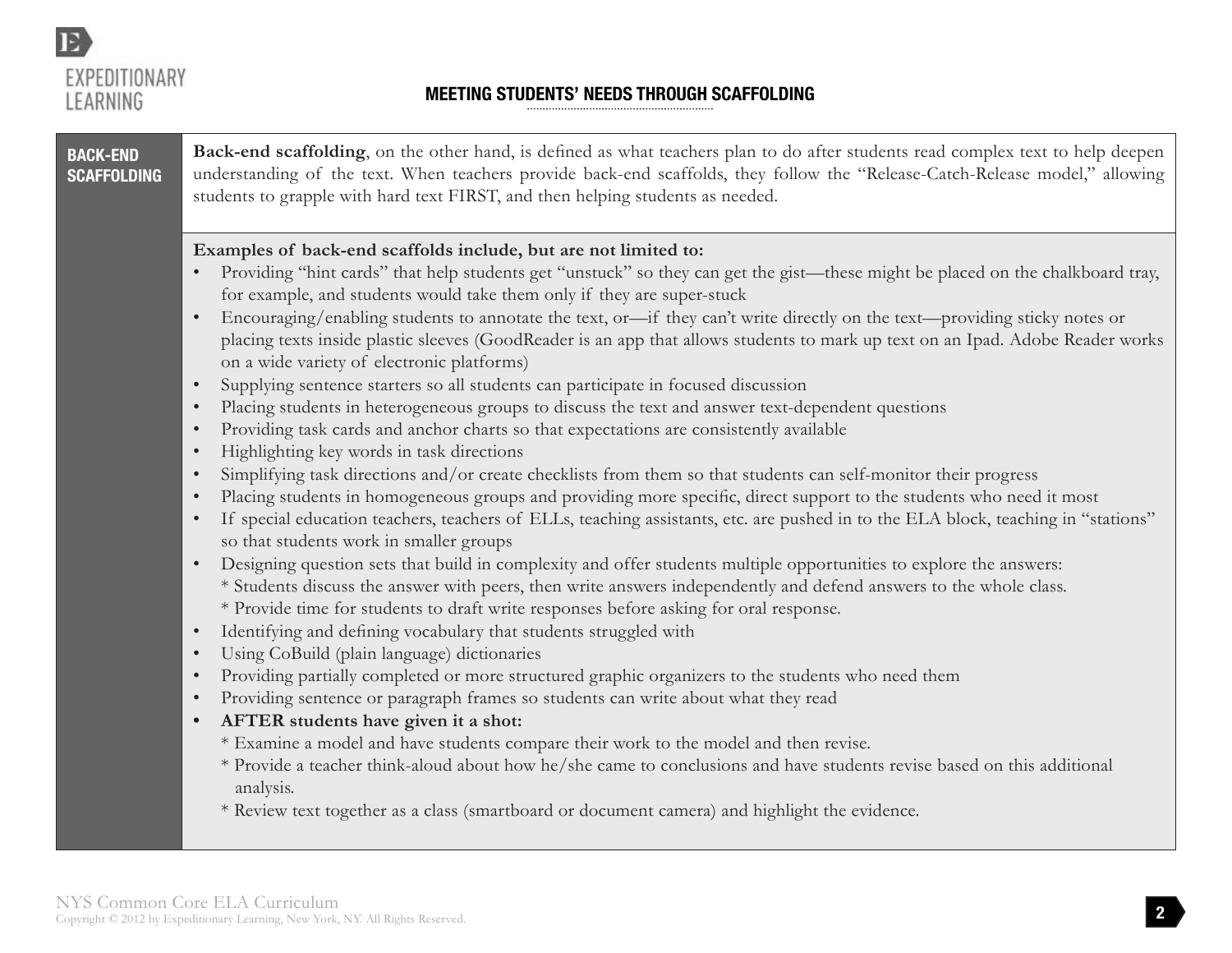

# Checking for Understanding: Key Assessment for Learning Techniques

When we check all students' levels of understanding throughout each lesson, it sets the tone that everyone's thinking is important and necessary, and we forward the learning and engagement of all. Some techniques are too time-consuming to use as quick pulse checks, but using these key techniques together in all lessons allows us to track learning and adapt instruction appropriately on the spot.

### **In All Lessons, Teachers:**

#### **Ground the lesson in the learning target.** This means they:

- Post the target in a visible, consistent location
- Discuss the target at the beginning of class with students, having students put the target into their own words, explain its meaning, and explain what meeting the target might look like
- Reference the target throughout the lesson
- Return explicitly to the target during the debrief, checking for student progress

#### **UseCold Call.** This means they:

- Name the question before identifying students to answer it
- Call on students regardless of whether they have hands raised, using a variety of techniques such as random calls or tracking charts to ensure all students contribute, name sticks or name cards
- Scaffold the questions from simple to increasingly complex, probing for deeper explanations
- Connect thinking threads by returning to previous comments and connecting them to current ones. In this way, listening to peers is valued, and even after a student's been called on, he or she is part of the continued conversation and class thinking

#### **Use No Opt Out.** This means they:

- Require all students to correctly answer questions posed to them
- Always follow incorrect or partial answers from students by giving the correct answer themselves, cold calling other students, taking a correct answer from students with hands raised, cold calling other students until the right answer is given, and then returning to any student who gave an incorrect or partial answer for complete and correct responses

**Use guided practice** before releasing students to independent application. This means they:

- Ask students to quickly try the task at hand in pairs or in a low-stakes environment
- Strategically circulate, monitoring students' readiness for the task and noting students who may need reteaching or would benefit from an extension or more challenging independent application
- Use an appropriate quick-check strategy (see below in Tools/Protocols section) to determine differentiation or effective support during independent application time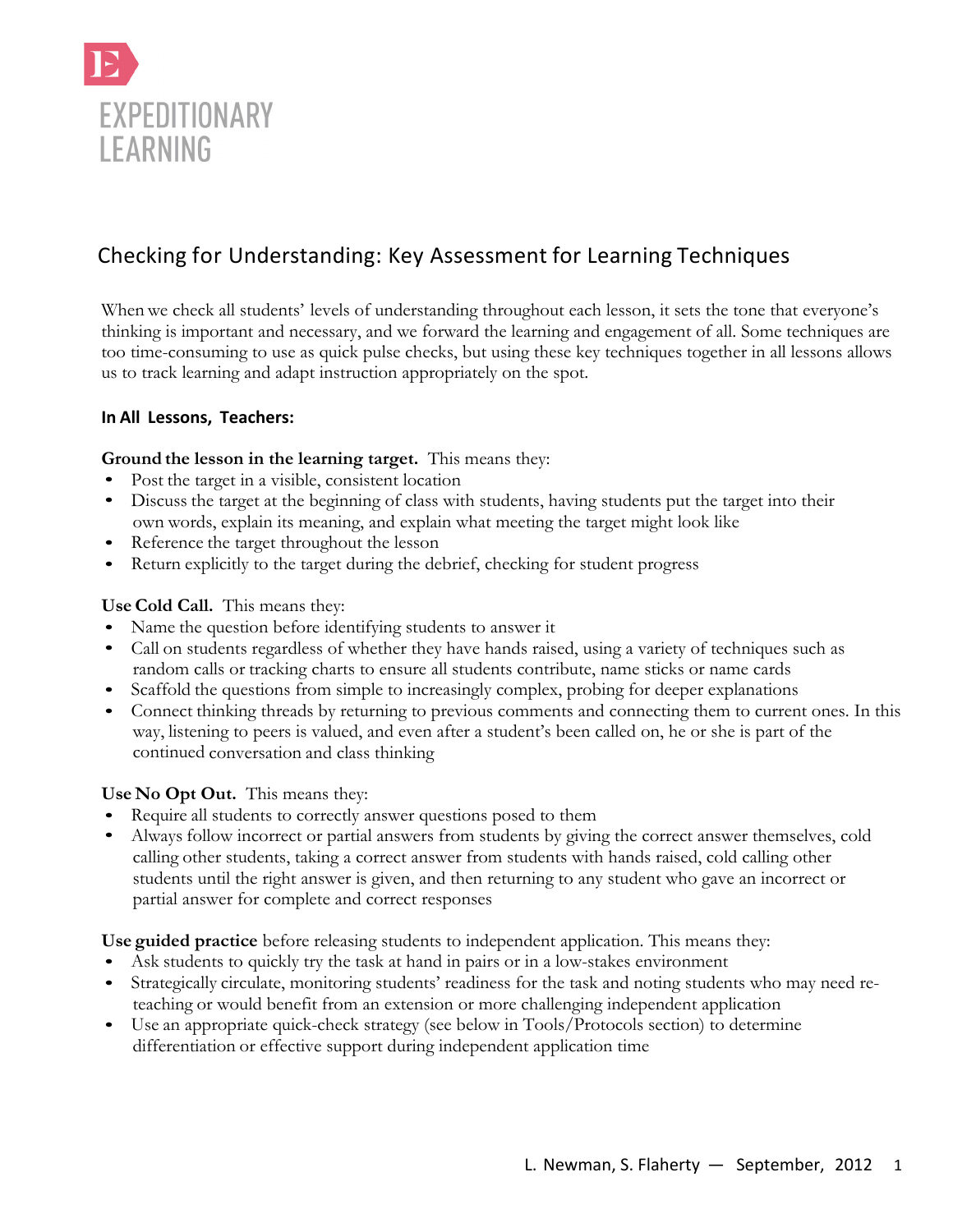**End with an effective debrief.** This means they:

- Return explicitly to the learning targets (both academic and character/habits of work)
- Elicit student reflection towards the learning target(s), probing for students to provide evidence for their own and/or class progress
- Celebrate or have students celebrate individual, small group or whole class successes
- Identify or have students identify goals for improvement around the target(s)

### **Quick555Check###Tools### and# Protocols**

The following tools and protocols promote engagement by checking for all students' understanding and by reflecting on and emphasizing effective work habits.

### **Go-around**

When a one- or two-word answer can show understanding, self- or group assessment, or readiness for a task, teachers ask students to respond to a standard prompt one at a time, in rapid succession around the room.

### **Whiteboards**

Students have small white boards at their desks or tables and write their ideas/thinking/ answers down and hold up their boards for teacher and/or peer scanning.

### **Hot Seat**

The teacher places key reflection or probing questions on random seats throughout the room. When prompted, students check their seats and answer the questions. Students who do not have a hot seat question are asked to agree or disagree with the response and explain their thinking.

#### **Fist-to-Five or Thumb-Ometer**

To show degree of agreement, readiness for tasks, or comfort with a learning target/concept, students can quickly show their thinking by putting their thumbs up, to the side or down; or by holding up (or placing a hand near the opposite shoulder) a fist for 0/Disagree or 1-5 fingers for higher levels of confidence or agreement.

#### **Glass,Bugs, Mud**

After students try a task or review a learning target or assignment, they identify their understanding or readiness for application using the windshield metaphor for clear vision. Glass: totally clear; bugs: a little fuzzy; mud: I can barely see.

## **Red Light, Green Light**

Students have red, yellow, and green objects accessible (e.g. popsicle sticks, poker chips, cards), and when prompted to reflect on a learning target or readiness for a task, they place the color on their desk that describes their comfort level or readiness (red: stuck or not ready; yellow: need support soon; green: ready to start). Teachers target their support for the reds first, then move to yellows and greens. Students change their colors as needed to describe their status.

## **TableTags**

Place paper signs/table tents in three areas with colors, symbols or descriptors that indicate possible student levels of understanding or readiness for a task or target. Students sit in the area that best describes them, moving to a new area when relevant.